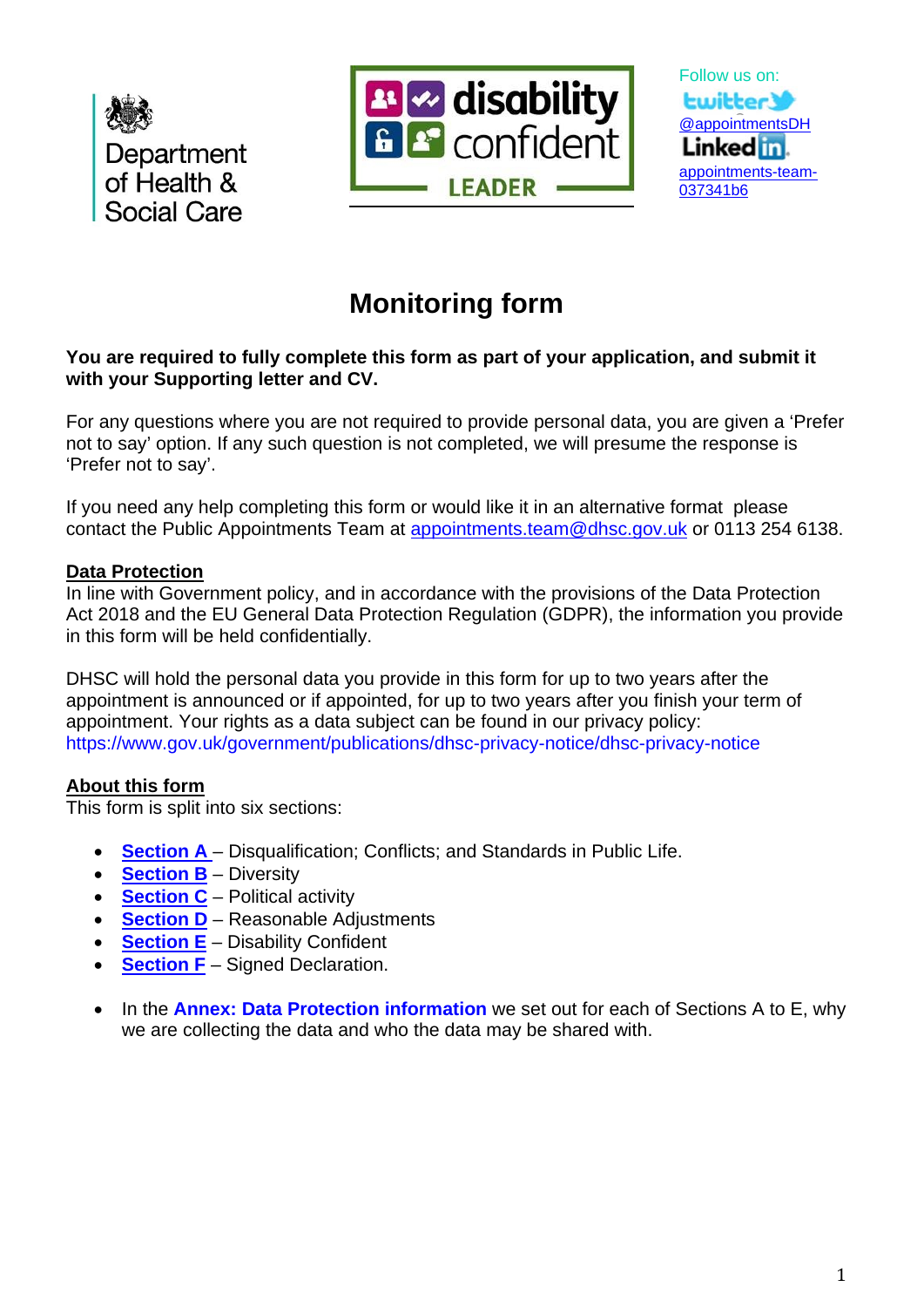# **Questions**

**What is your name?** Click or tap here to enter text.

<span id="page-1-0"></span>**What role are you applying for?** Click or tap here to enter text.

# **SECTION A: Disqualification; Conflicts; and Standards in Public Life**

For more information on why we are collecting the data and who your data may be shared with please see [Annex A](#page-9-0)

# **1. Disqualification from appointment**

Please refer to the disqualification criteria outlined in the Information pack.

Are you currently disqualified from appointment?

☐ No ☐ Yes

If yes, please provide brief details here and further details in your Supporting letter: Click or tap here to enter text.

If yes, and if you are currently disqualified due to another role/s you hold, would you be willing to stand down from your other role/s in order to take up the appointment?

 $\Box$  No ☐ Yes

# **2. Conflicts of interest**

Please refer to the Information pack for further guidance.

Do you or a party related to you have any interests that might be relevant to the role to which you are applying and which could lead to a real or perceived conflict of interest should you be appointed?

☐ No ☐ Yes

If yes, please provide brief details here and further details in your Supporting letter: Click or tap here to enter text.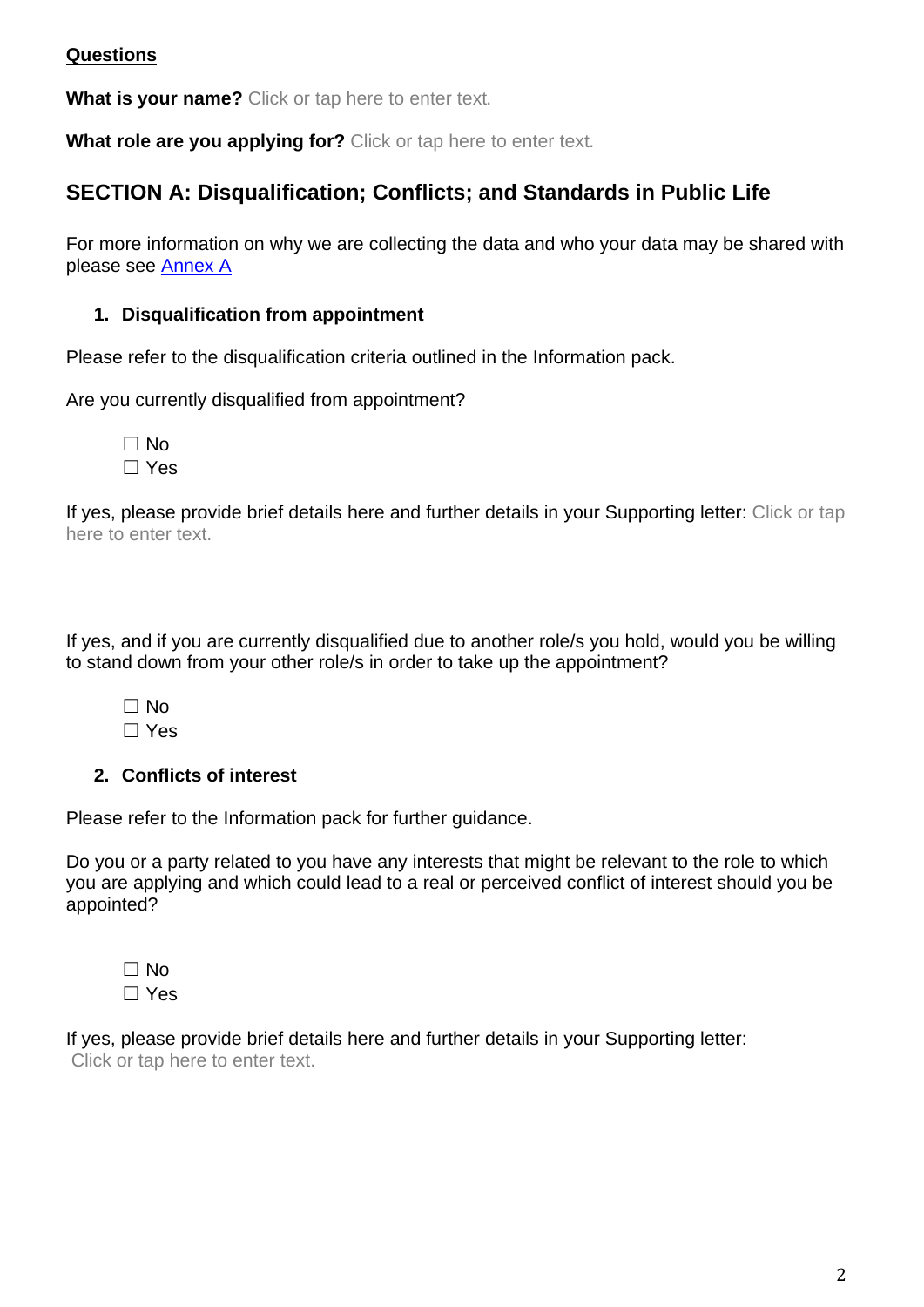If you were to be offered the role to which you are applying, would you be willing to relinquish any interest (for example, standing down from a role you currently hold) if it was considered to be an unmanageable conflict?

 $\square$  No ☐ Yes

# **3. Standards in public life and ensuring public confidence**

Please refer to the Information pack for further guidance.

Are there are any issues in your personal or professional history (including any criminal convictions or bankruptcy), or public statements you have made, including through social media, that could if you were appointed be misconstrued, cause embarrassment to Ministers or to the body to which you would be appointed, or cause public confidence in the appointment to be jeopardised?

☐ No ☐ Yes

If yes, please provide brief details here and further details in your Supporting letter: Click or tap here to enter text.

Please note that any issues you have identified in answer to questions 1 to 3 may be explored with you if you are invited to interview.

### **4. Social media**

Do you publish on any social media platforms that can be viewed by the general public?

**Twitter**

☐ Yes  $\Box$  No

**LinkedIn**

☐ Yes ☐ No

If yes, please provide the name of your twitter handle/username and LinkedIn profile name: Click or tap here to enter text.

Do you publish on any other social media platforms that can be viewed by the general public?

<span id="page-2-0"></span>If so, please declare: Click or tap here to enter text.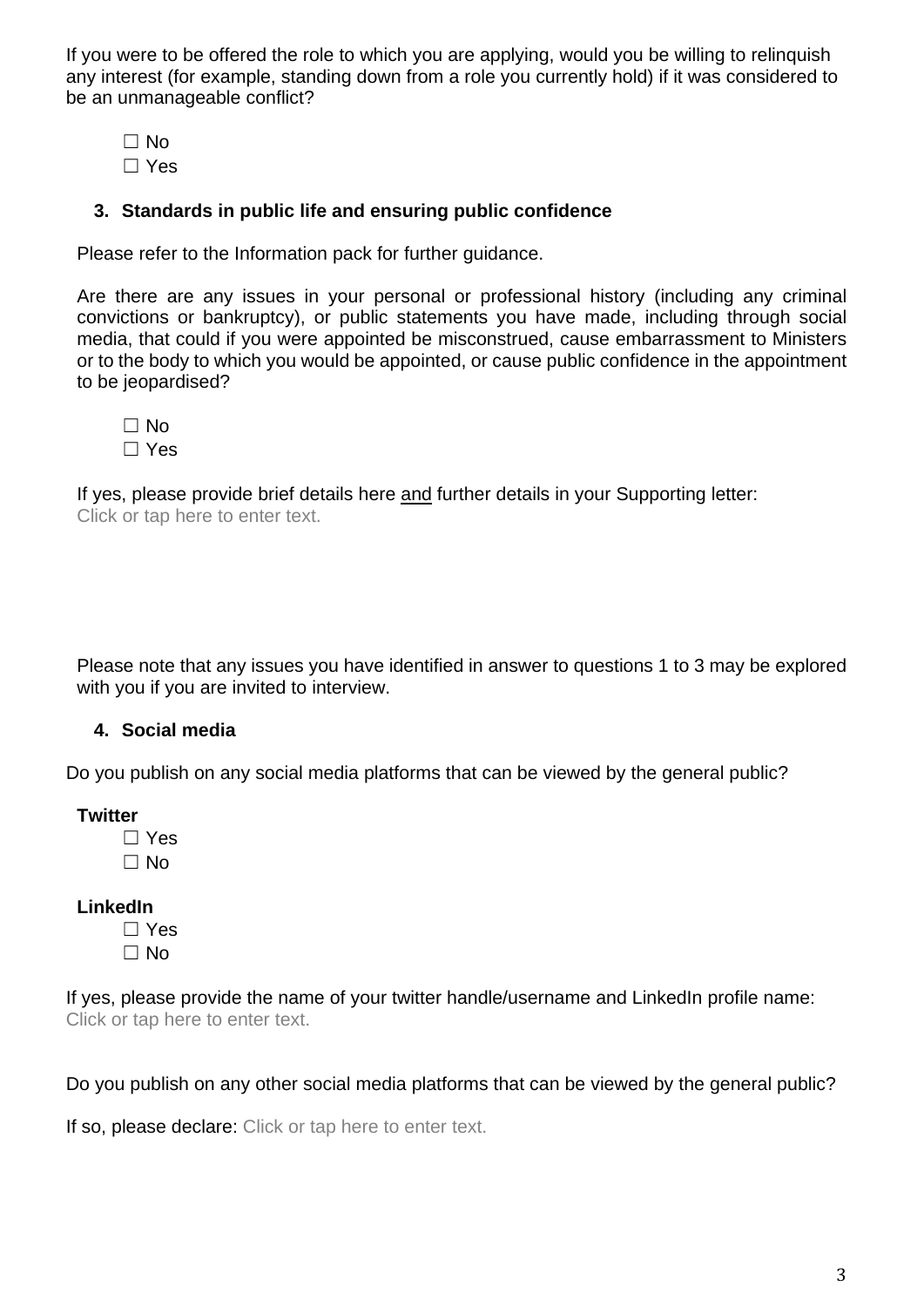# **SECTION B: Your Diversity Data**

For more information on why we are collecting the data and who your data may be shared with please see [Annex A.](#page-9-1)

# **5. What is your gender?**

☐ Male

☐ Female

 $\Box$  I self-identify as Click or tap here to enter text.

 $\Box$  I prefer not to say

# **6. Disability**

Do you have any physical or mental health conditions or illnesses lasting or expected to last 12 months or more?

 $\Box$  No ☐ Yes  $\Box$  I prefer not to say

If you have answered yes to the question above, does your condition or illness/do any of your conditions or illnesses reduce your ability to carry out day-to-day activities?

☐ Yes, a lot

 $\Box$  Yes, a little

 $\Box$  No

Information on whether these questions on disability and long-term conditions apply to you, can be found on the [Public Appointments](https://publicappointments.cabinetoffice.gov.uk/recording-whether-or-not-you-have-a-disability/) website.

# **7. Ethnicity**

Please choose one of the following options that most accurately describes your ethnic group or background.

### **White**

☐ English / Welsh / Scottish / Northern Irish / British

 $\Box$  Irish

□ Gypsy or Irish Traveller

□ Any other White background, please describe Click or tap here to enter text.

# **Mixed / Multiple ethnic groups**

- ☐ White and Black Caribbean
- ☐ White and Black African
- ☐ White and Asian

 $\Box$  Any other Mixed / Multiple ethnic background, please describe Click or tap here to enter text.

# **Asian / Asian British**

☐ Indian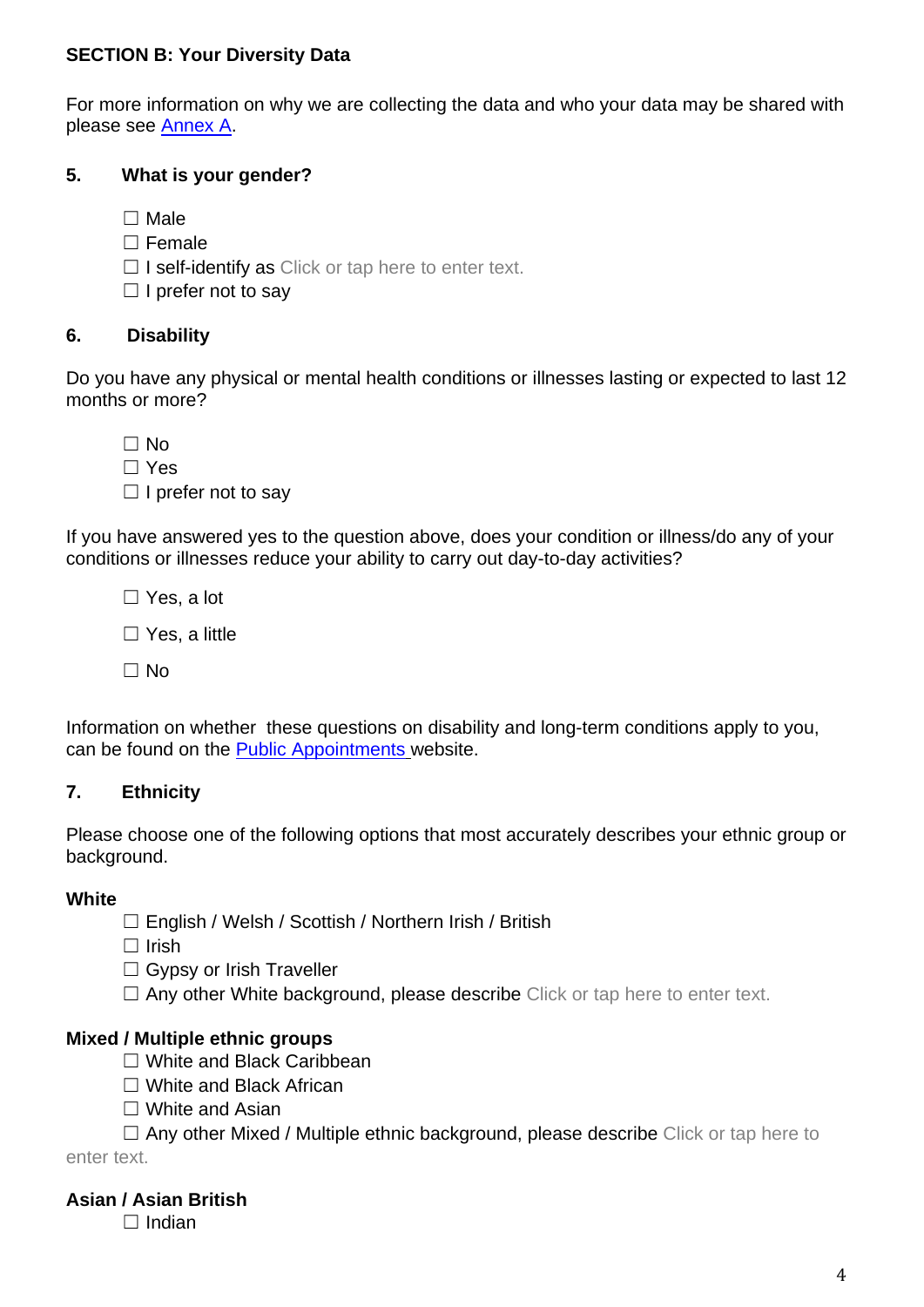- ☐ Pakistani
- ☐ Bangladeshi
- ☐ Chinese
- □ Any other Asian background, please describe Click or tap here to enter text.

# **Black African / Caribbean / Black British**

- □ African
- □ Caribbean

 $\Box$  Any other Black / African / Caribbean background, please describe Click or tap here to enter text.

# **Other ethnic group**

- $\Box$  Arab
- $\Box$  Any other ethnic group, please describe Click or tap here to enter text.
- $\Box$  I prefer not to say

# **8. Age**

What was your age group at your last birthday?

- ☐ 16-24
- $\square$  25-34
- $\Box$  35-44
- $\square$  45-54
- ☐ 55-64
- $\Box$  65-74
- ☐ 75-84
- $\square$  85 or over
- $\Box$  I prefer not to say

# **9. Sexual Orientation**

- ☐ Bisexual
- $\Box$  Gay woman/lesbian
- □ Gay man
- ☐ Heterosexual
- □ Other Click or tap here to enter text.
- $\Box$  I prefer not to say

# **10. Religion or belief**

- ☐ Buddhist
- □ Christian
- ☐ Hindu
- ☐ Jewish
- ☐ Muslim
- ☐ Sikh
- □ Other
- □ No Religion or Atheist
- $\Box$  I prefer not to say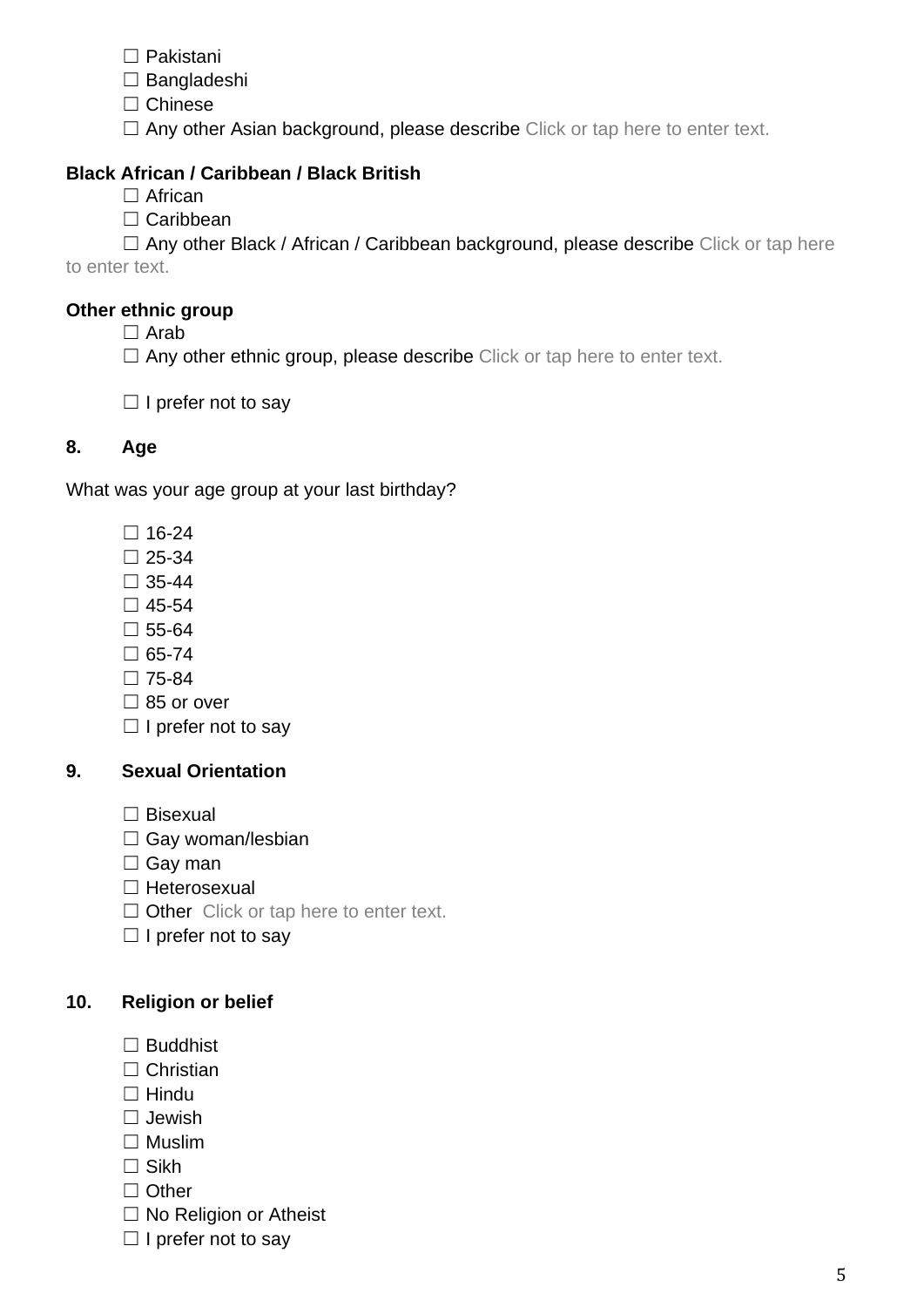# **11. Principal Residence**

Which region does your principal residence fall within?

- ☐ East
- ☐ East Midlands
- □ London
- ☐ North East
- □ North West
- ☐ South East
- ☐ South West
- ☐ West Midlands
- ☐ Yorkshire and Humberside
- ☐ Wales
- ☐ Scotland
- ☐ Northern Ireland
- ☐ Other
- $\Box$  I prefer not to say

# **12. Professional Background**

Please tick the occupational sector box that best describes your main employment, if any:

- □ Mostly Civil Service
- ☐ Mostly Private Sector
- ☐ Mostly Third Sector
- ☐ Mostly Wider Public Sector
- ☐ Mixed
- ☐ Other
- $\Box$  I prefer not to say

# **13. Other public appointments held**

This includes all non-departmental public bodies (NDPBs), NHS bodies, parole boards and research councils. It does not include sitting as a school governor, being a magistrate or any positions within charities.

How many other public appointments do you currently hold?

- $\Box$  0  $\Box$  1
- 
- $\Box$  2
- $\Box$  3  $\Box$  4
- 
- $\Box$  5  $\Box$  6
- 
- $\Box$  7
- $\Box$  8
- $\Box$  9
- $\Box$  10 or more
- $\Box$  I prefer not to say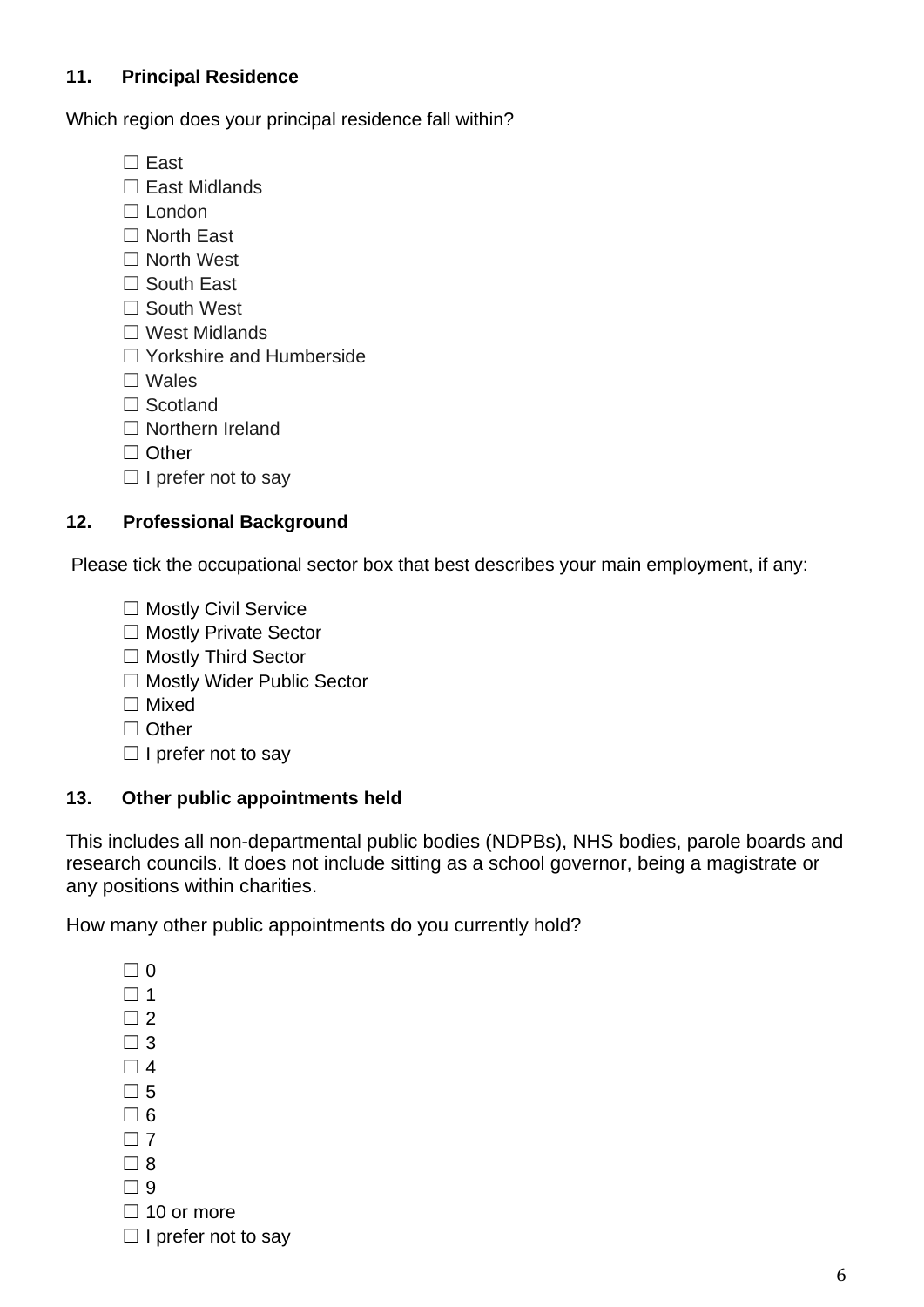# <span id="page-6-2"></span>**SECTION C: Political Activity**

For more information on why we are collecting the data and who your data may be shared with please see [Annex A.](#page-10-0)

# **14. Significant Political Activity**

Significant political activity is defined as being employed by a political party, holding significant office in a party, standing as a candidate for a party in an election, having publicly spoken on behalf of a political party or having made significant donations or loans to a party. Significant loans and donations are those of a size which are reported to the Electoral Commission, in line with a central party's reporting threshold.

Have you undertaken any significant political activity for a political party in the past five years?

 $\Box$  No ☐ Yes

If yes, please indicate for which party/parties: Click or tap here to enter text.

# <span id="page-6-0"></span>**SECTION D: Reasonable Adjustments**

For more information on why we are collecting the data and who your data may be shared with please see [Annex A.](#page-11-0)

If as a result of a disability, an injury or other physical or mental health condition, you require support to make an application and/or adjustments to the application process to be made, we will aim to do whatever we reasonably can to accommodate your request.

Please tick the appropriate box:

□ **I do not** require any reasonable adjustments to be made to support my application

☐ I **do** require reasonable adjustments to be made to support my application.

If you do require reasonable adjustments, please provide a brief description of your requirements and the best form of communication for us to contact you in case we require further detail Click or tap here to enter text.

If you would find it helpful to discuss adjustments that you do or may need in applying for a role, please contact the Public Appointments Team at [appointments.team@dhsc.gov.uk](mailto:appointments.team@dhsc.gov.uk) or 0113 254 6138.

If you are invited for interview, we will contact you again to discuss if there are any adjustments you require in preparation for, or for attendance at your interview.

<span id="page-6-1"></span>We also welcome suggestions and feedback to improve our offer on reasonable adjustments throughout the recruitment process.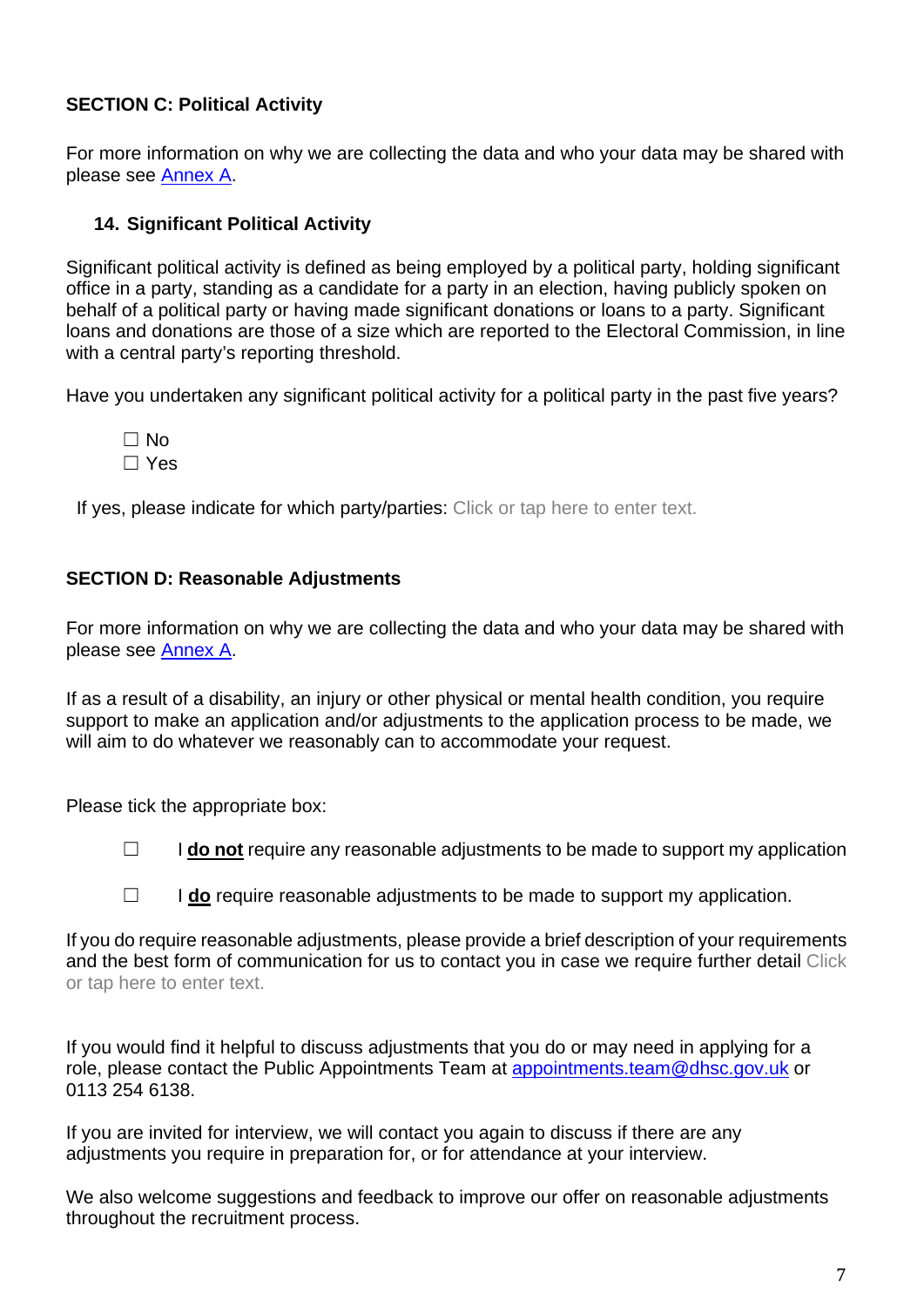# <span id="page-7-1"></span>**SECTION E: Disability Confident**

For more information on why we are collecting the data and who your data may be shared with please see [Annex A.](#page-11-1)

**The Department of Health and Social Care values and promotes diversity and is committed to equality of opportunity for all and to the appointment of disabled people**. As part of the Disability Confident scheme, we guarantee an interview to anyone with a disability whose application **meets the essential criteria** for the post.

# **What do we mean by a disability?**

To be eligible for the Disability Confident scheme you must have a disability or long-term health condition, which could be physical, sensory or mental and must be expected to last for at least 12 months. You do not have to be registered as a disabled person to apply under this scheme.

If you consider yourself to have a disability, do you wish to apply under the Disability Confident Scheme?

☐I **do** 

# ☐ I **do** not

Whether you apply under the scheme or not, if you are invited for interview, we will contact you again to discuss if there are any adjustments you require in preparation for, or for attendance at your interview. However, if you would like to inform us at this stage about your specific needs for a potential interview or would like to give us more information, please contact the Public Appointments Team at [appointments.team@dhsc.gov.uk](mailto:appointments.team@dhsc.gov.uk) or 0113 254 6138.

# <span id="page-7-0"></span>**SECTION F**

# **Declaration**

I declare that all the information I have provided in my CV, supporting letter and in this form is correct to the best of my knowledge. I also certify that I will immediately inform the Department of Health and Social Care of any changes in circumstances that affect the answers I have given.

**Title** (by which you would like us to refer to you in correspondence): Click or tap here to enter text

**First name:** Click or tap here to enter text. **Surname:** Click or tap here to enter text. **Date:** Click or tap here to enter text.

# **Recruitment**

To help us target our recruitment activity effectively and publicise posts in the future, it would be helpful if you could let us know how you found out about the vacancy:

- ☐ Arm's Length Body/or Committee website
- ☐ Cabinet Office website
- □ DHSC Appointments Twitter account
- ☐ DHSC LinkedIn pages
- ☐ Networks or Word of Mouth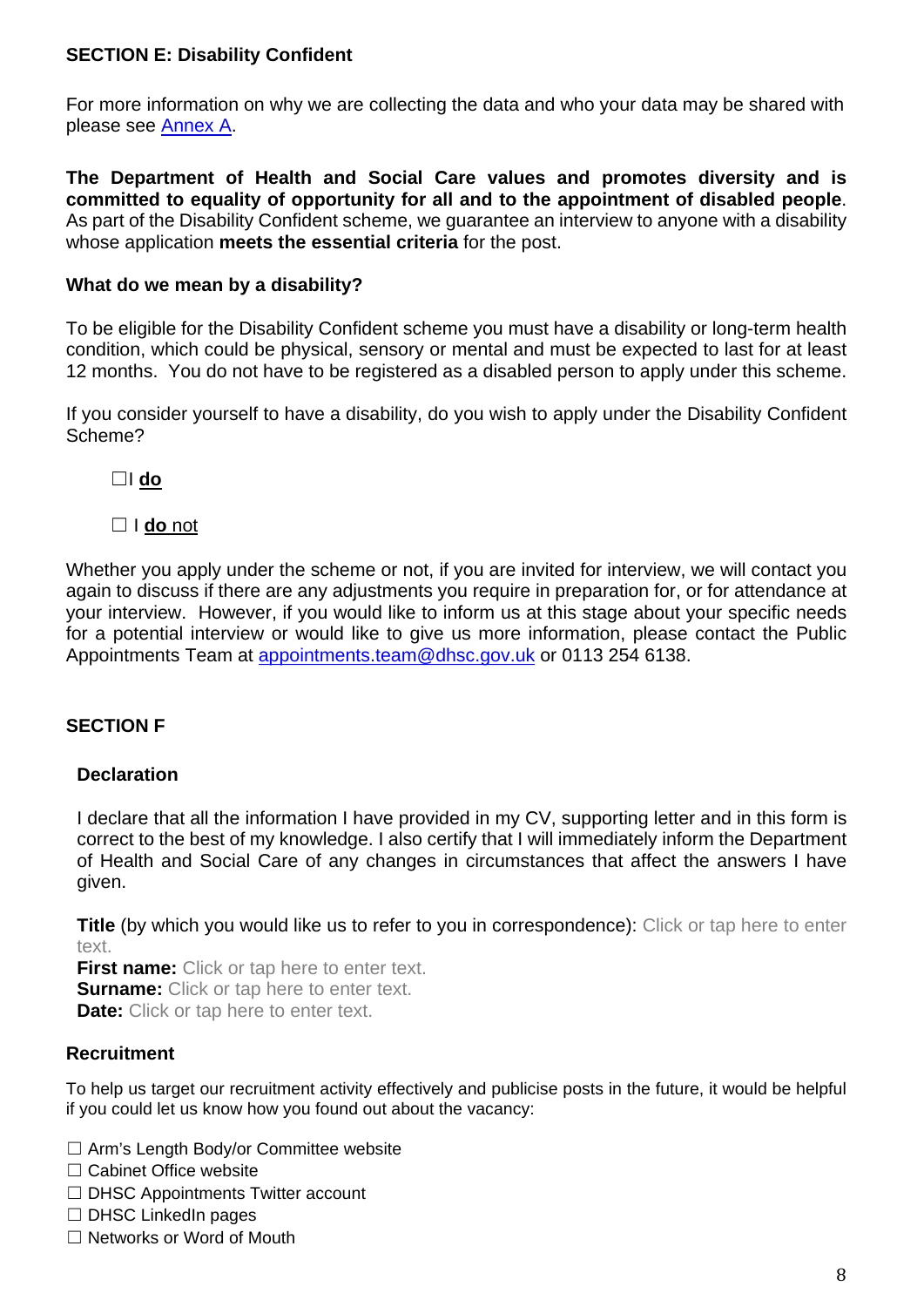$\Box$  Newspaper/Journal (online)

□ Other (including other website, Social Media), please state: Click or tap here to enter text.

## **Public Appointments: events and vacancies**

Periodically, Cabinet Office and other Government Departments arrange events to which applicants for public appointments may be invited. We also receive requests from them seeking names, CVs and contact details of candidates that might have suitable skills to apply for other public appointments. We also receive requests from Chairs of our Arms-Length Bodies for the same information on candidates that might be suitable for Non-Executive Director roles on their board.

Please tick the relevant box to show whether you give your consent or not for your CV and contact details to be shared for the purposes of Public Appointment vacancies or events as described above.

### **Vacancies Events**

☐ I provide my consent ☐ I provide my consent

☐ I do not provide my consent ☐ I do not provide my consent

#### **Please submit your application (CV, Supporting letter and this form) to [appointments.team@dhsc.gov.uk](mailto:appointments.team@dhsc.gov.uk)**

Thank you for taking the time to complete and submit your application.

You will receive an acknowledgement of your application once we have received it.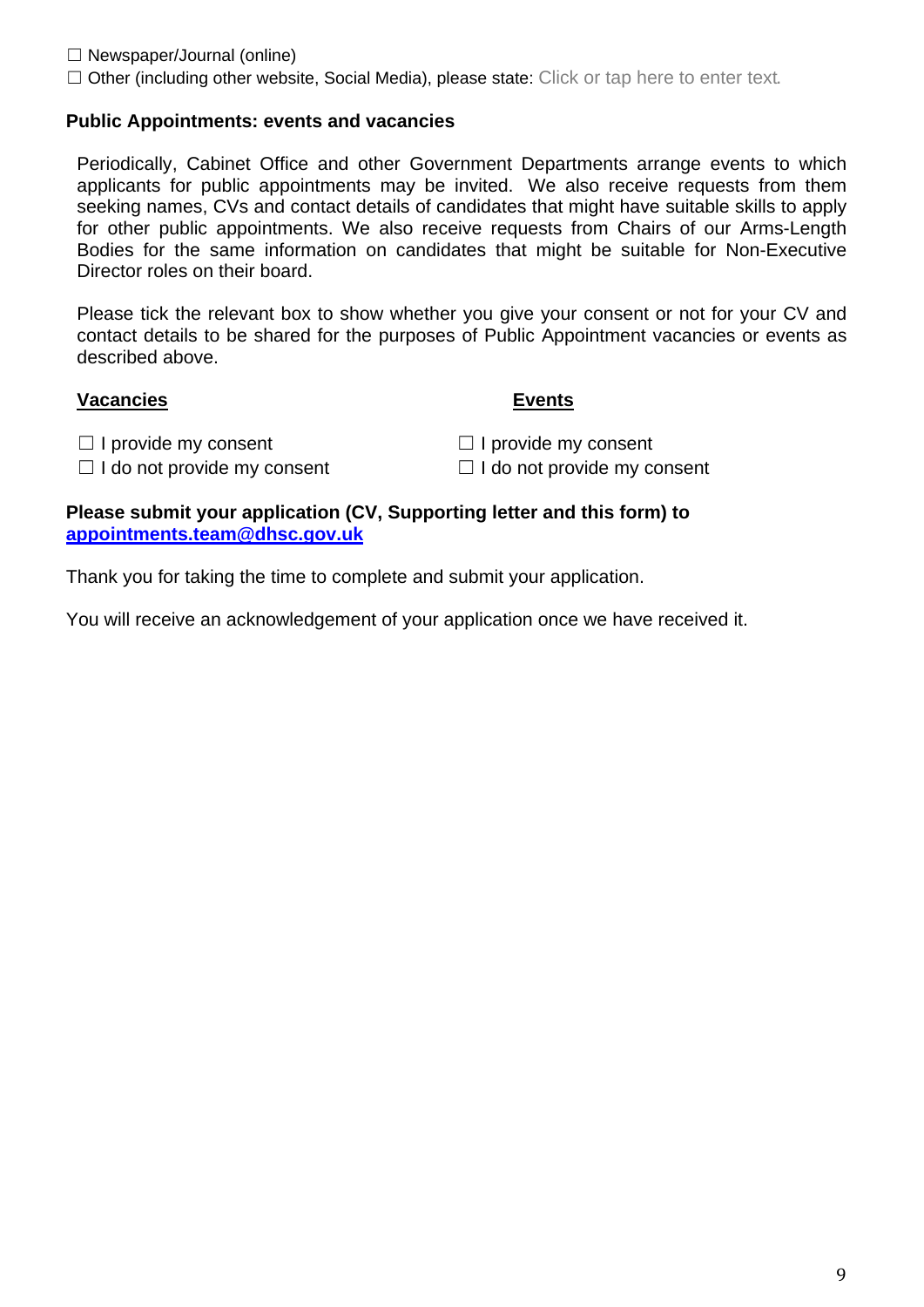# **Data Protection information: why we are collecting your data and who it may be shared with**

# <span id="page-9-0"></span>**[SECTION A: Disqualification; Conflicts; and Standards in Public Life](#page-1-0)**

#### **Why we are collecting the data**

It is important that those assessing your application are assured that you are not disqualified from appointment for the role for which you have applied, or have unmanageable conflicts of interests, and you can meet the required standards for holding public office. Further guidance is contained in the Information pack.

#### **Who your data may be shared with**

Your response to questions in this section will be made available to the Advisory Assessment Panel considering your application.

In line with the Governance Code for Public Appointments and the Code of Conduct for Board Members of Public Bodies, we may also need to consult with Cabinet Office for advice on matters related to disqualification, conflicts of interest or standards in public life.

# <span id="page-9-1"></span>**[SECTION B: Your Diversity Data](#page-2-0)**

#### **Why we are collecting the data**

We are committed to making public appointments that reflect the diverse communities our public bodies serve.

By collecting diversity data, DHSC, Cabinet Office and the Commissioner for Public Appointments can analyse **anonymised** data to see if we are attracting a diverse range of people to our roles and how successful candidates are at each stage of selection.

The diversity information you provide will therefore help us to ensure that our recruitment processes are fair to all and help inform our strategies to attract diverse and talented candidates to public appointments.

The Commissioner collects diversity information in order to produce management information about the public appointments process and the diversity of the field of applicants and help compile his Annual Statistical Bulletin.

By providing your diversity data you will also be helping us meet our public sector equality duty under section 149 of the Equality Act 2012 and section 75 of the Northern Ireland Act 1998.

You can select "prefer not to say" if you would rather not answer any question in this section.

### **Who your data may be shared with**

#### Your personal data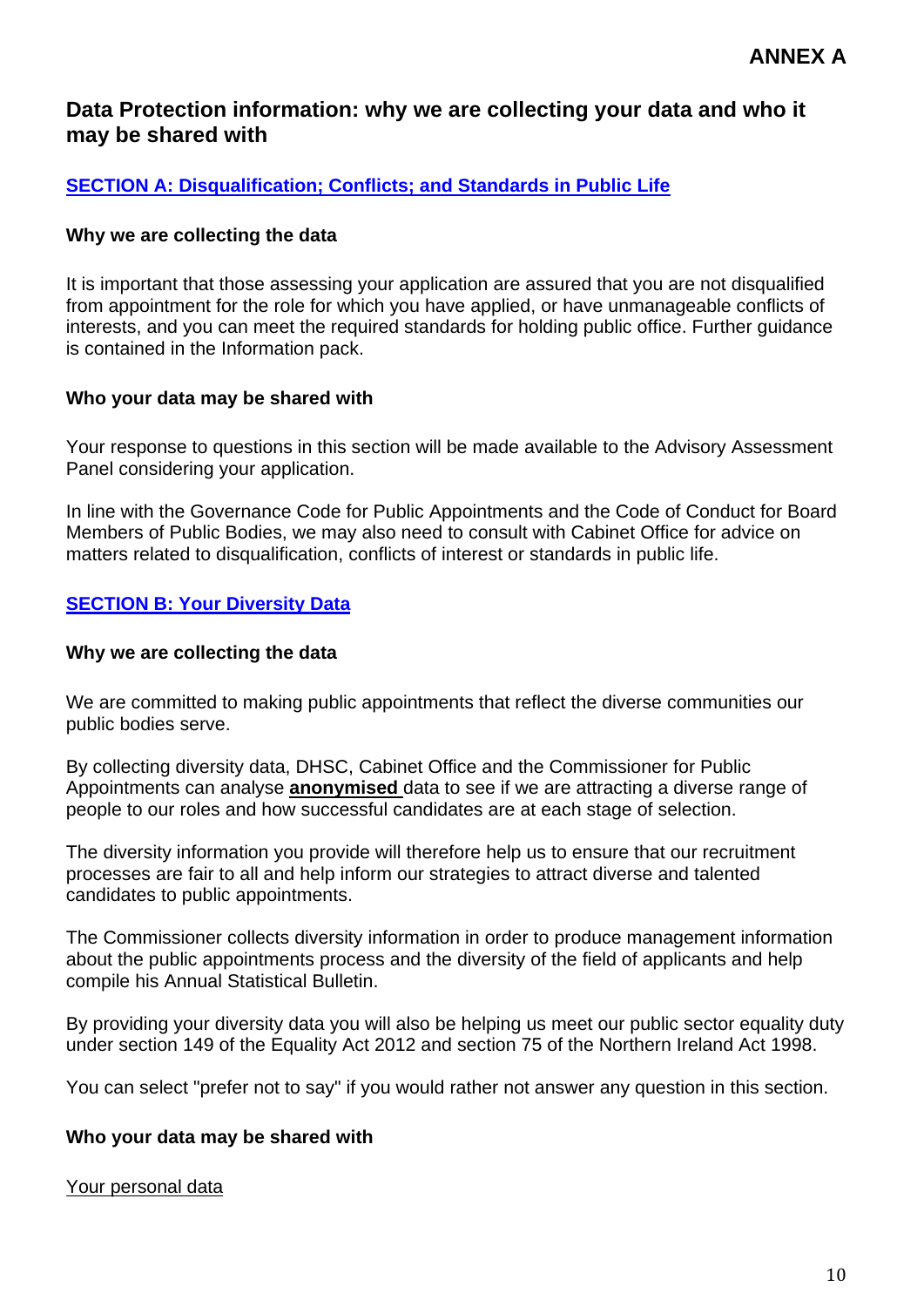The information you provide in this Section will **not** be used as part of the selection process. It will **not** be made available to the Advisory Assessment Panel considering your application or any other individual outside of the Public Appointments Team.

DHSC will hold the personal data you provide in this form for up to two years after the appointment has been announced, or if you are appointed, for up to two years after you finish your term of appointment.

## Your anonymised data

Anonymised data from the answers to questions in this Section is collected from candidate returns. The data is shared with DHSC IT suppliers, identified as processors, in order to securely collect and store the data.

The anonymised data is shared with Cabinet Office and the Commissioner for Public Appointments. This data will not be connected to your name when it is shared. It is supplied anonymously.

Cabinet Office will also share anonymised data with Cabinet Office IT suppliers, identified as processors, in order to securely collect and store the data.

Anonymised data will **only** be used by DHSC, the Commissioner for Public Appointments and the Cabinet Office for statistical purposes. No information will be published which allows any individual to be identified.

We may also be asked to provide anonymised data in response to Parliamentary Questions and other public enquiries.

# <span id="page-10-0"></span>**[SECTION C: Political Activity](#page-6-2)**

### **Why we are collecting the data**

Cabinet Office and the Commissioner for Public Appointments ask that information on candidates' political activity is collected and shared by Departments with them in anonymised form.

The Commissioner collects the information, alongside other diversity data, in order to produce management information about the public appointments process and the diversity of the field of applicants and help compile his Annual Statistical Bulletin.

### **Who your data may be shared with**

### Your personal data

In line with guidance from the Commissioner for Public Appointments, the information you provide in this section on political activity will only be shared with the Advisory Assessment Panel if you are shortlisted for interview. The *Governance Code on Public Appointments* is also clear that 'political activity should not affect any judgement of merit nor be a bar to appointment'.

DHSC will hold the personal data you provide in this form for up to two years after the appointment announcement has been made or if appointed, for up to two years after you finish your term of appointment.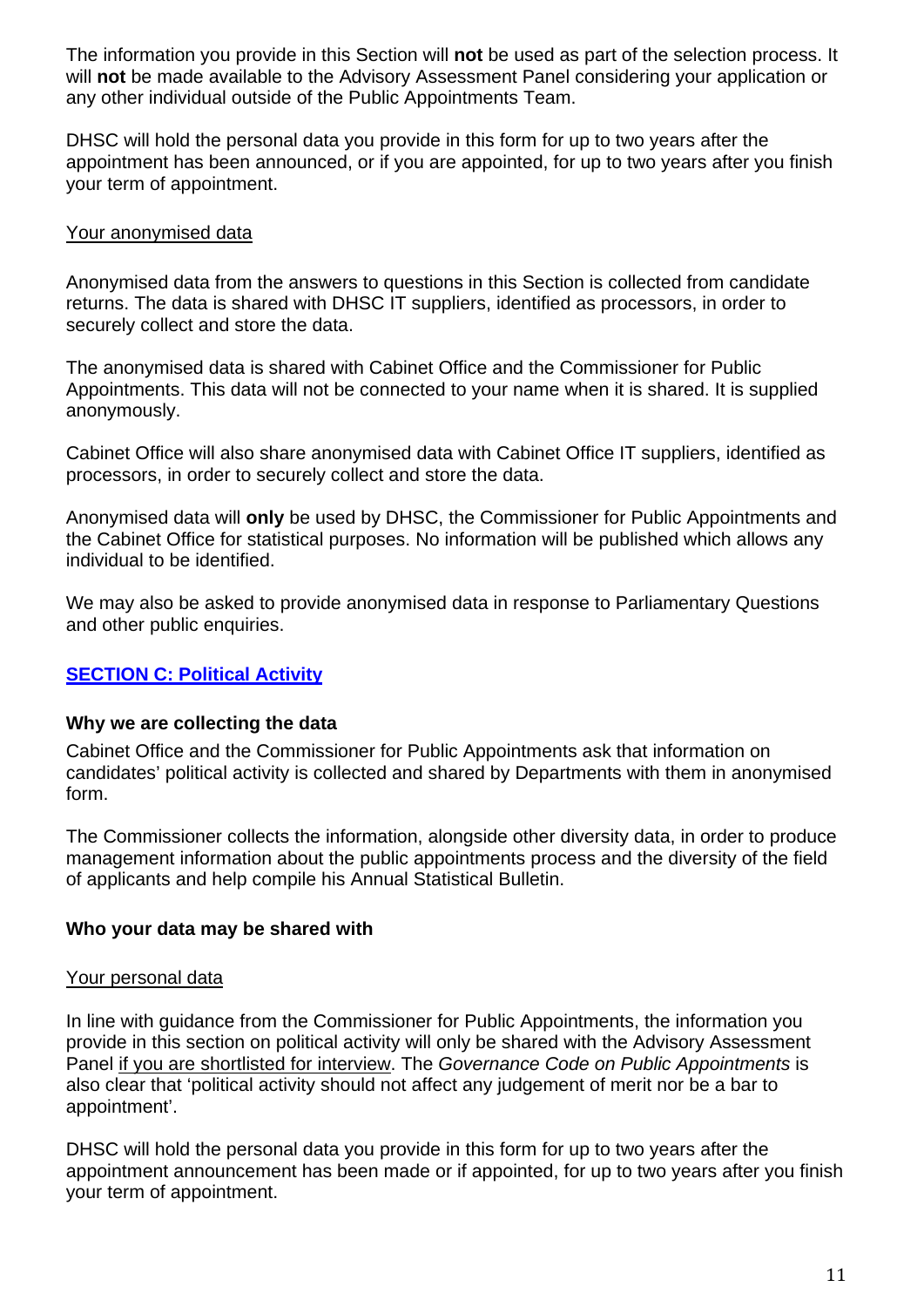Note: The *Governance Code on Public Appointments* states that it should be publicly disclosed if a successful candidate has undertaken significant political activity within the last five years. If you are offered the role, summary information on any significant political activity within the last five years will be included as part of a wider public announcement on your appointment. The draft announcement would be cleared with you to ensure full accuracy.

# Your anonymised data

Anonymised data from the answers to questions in this Section is collected from candidate returns. The data is shared with DHSC IT suppliers, identified as processors, in order to securely collect and store the data.

The anonymised data is shared with Cabinet Office and the Commissioner for Public Appointments. This data will not be connected to your name when it is shared, it is supplied anonymously.

Cabinet Office will also share anonymised data with Cabinet Office IT suppliers, identified as processors, in order to securely collect and store the data.

Anonymised data will **only** be used by the Commissioner for Public Appointments and the Cabinet Office for statistical purposes. No information will be published which allows any individual to be identified.

We may be also asked to provide anonymised data in response to Parliamentary Questions and other public enquiries.

# <span id="page-11-0"></span>**[SECTION D: Reasonable Adjustments](#page-6-0)**

### **Why we are collecting this data**

We want to ensure our recruitment process is as accessible as possible so that no one is deterred from applying and candidates have a fair and equal chance to prove themselves. If you do or may need reasonable adjustments to be made to support you in your application, and you tell us what support you need, we can then aim to provide you with that support.

# **Who your data may be shared with**

Information you provide on any reasonable adjustments you require will not be shared outside of the Department, with two potential exceptions. Firstly, subject to the adjustment/s you require, members of the Advisory Assessment Panel may need to be briefed on how an element of the assessment process needs to be adjusted for you e.g. if an interview is to be handled differently.

On occasions, a third party may be commissioned to support you in for example, attending an interview. The third party is not permitted to use your data for any other purposes or retain your data beyond the lifetime of the recruitment process.

# <span id="page-11-1"></span>**[SECTION E: Disability Confident](#page-7-1) Scheme**

### **Why we are collecting this data**

In order to guarantee an interview to all disabled candidates (as defined by the Equality Act 2010) who satisfy all the essential criteria for the role and wish to be considered under the Disability Confident Scheme, we need candidates to declare a disability and that they wish to be considered under the Scheme.